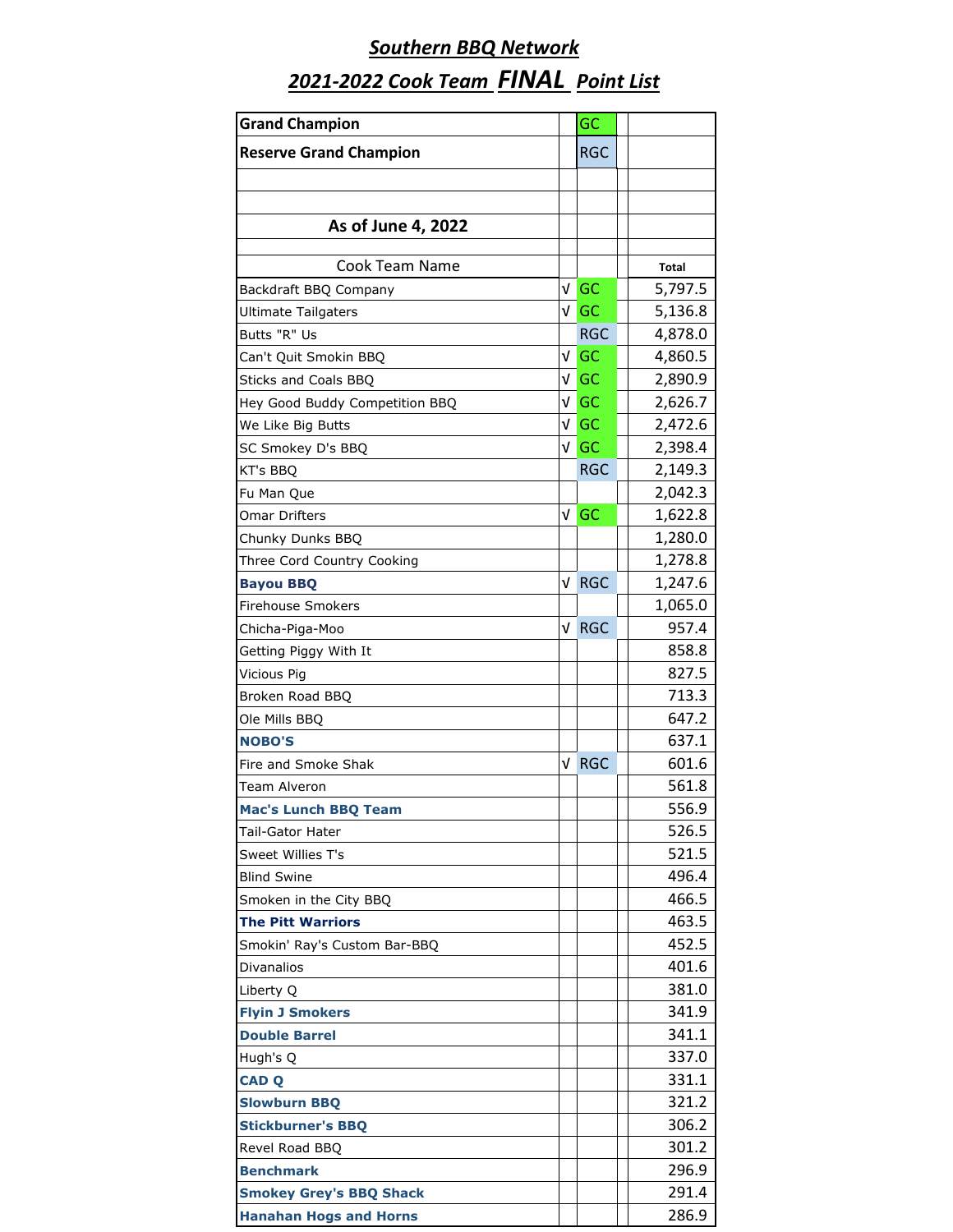| <b>Grand Champion</b>                  | GC         |              |
|----------------------------------------|------------|--------------|
| <b>Reserve Grand Champion</b>          | <b>RGC</b> |              |
|                                        |            |              |
|                                        |            |              |
| As of June 4, 2022                     |            |              |
|                                        |            |              |
| Cook Team Name                         |            | <b>Total</b> |
| <b>Junkyard BBQ</b>                    |            | 281.9        |
| <b>GGC Smokehouse</b>                  |            | 281.1        |
| Hog Wild Neighbors                     |            | 276.6        |
| <b>Bearded Boar BBQ</b>                |            | 276.2        |
| <b>Krazy K's</b>                       |            | 271.9        |
| <b>Wild Wes' Smoked Fusion</b>         |            | 271.9        |
| <b>Southern Que and Stew</b>           |            | 271.6        |
| <b>910 BBO</b>                         |            | 271.2        |
| <b>Big Production BBQ</b>              |            | 255.5        |
| Lauth BBg                              |            | 255.5        |
| Rollin Smoke                           |            | 255.5        |
| <b>Firehouse BBQ</b>                   |            | 251.1        |
| <b>Leuros BBQ</b>                      |            | 246.9        |
| <b>So Smoked Food Service</b>          |            | 246.9        |
| <b>YOB BBQ</b>                         |            | 246.9        |
| <b>H B's BBQ</b>                       |            | 246.9        |
| <b>Smoken Butts and More of SC</b>     |            | 246.9        |
| Game of Bones                          |            | 241.9        |
| <b>Omar Cowboys - Port &amp; Hardy</b> |            | 241.6        |
| <b>Just Showed Up BBQ</b>              |            | 241.1        |
| Smell My Smoke                         |            | 236.9        |
| Getting Piggy Wid It                   |            | 231.0        |
| Back Alley BBQ                         |            | 230.5        |
| Bearded Boo Boo Q                      |            | 230.5        |
| <b>Squeal Estate</b>                   |            | 230.5        |
| <b>BBQ on Wheels</b>                   |            | 226.9        |
| The Butt Stops Here                    |            | 226.3        |
| <b>Big Red Traveling BBQ Show</b>      |            | 216.1        |
| <b>The Printers Pig</b>                |            | 216.1        |
| Garnet O                               |            | 211.3        |
| Pauls Piggers                          |            | 211.3        |
| <b>3G's BBQ</b>                        |            | 207.0        |
| <b>Hog Tied BBQ</b>                    |            | 206.6        |
| <b>Holly Smoke BBQ</b>                 |            | 206.6        |
| Bo Boys BBQ                            |            | 205.5        |
| <b>Team Flavortown</b>                 |            | 205.5        |
| <b>Blue Lodge BBQ</b>                  |            | 202.0        |
| <b>Brocks Butts</b>                    |            | 202.0        |
| Cooter's Back Yard BBQ                 |            | 197.0        |
| Fat Agnes                              |            | 196.3        |
| Shotgun BBQ                            |            | 196.2        |
| <b>Farrells Smokehiouse</b>            |            | 191.9        |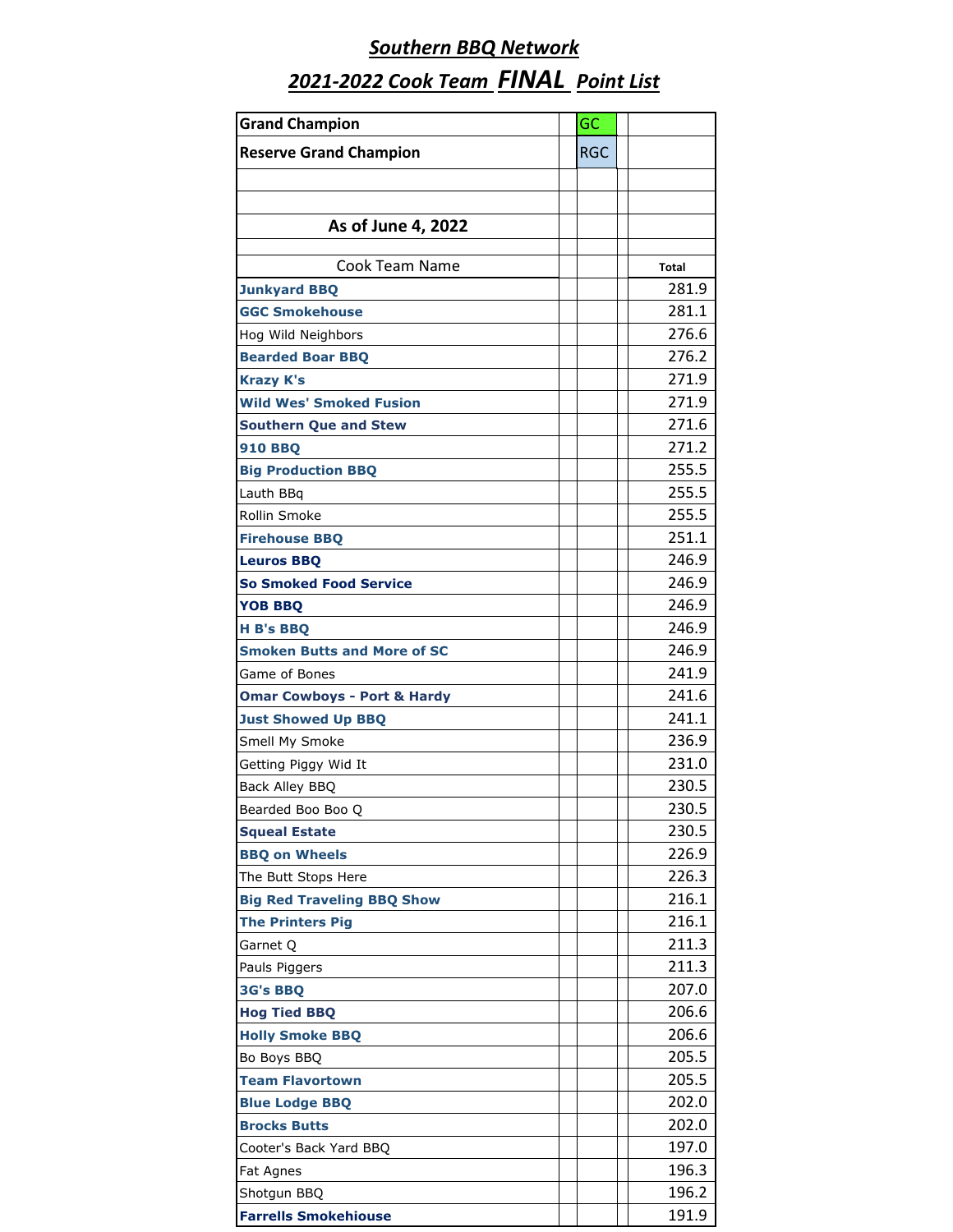| <b>Grand Champion</b>                     | GC         |              |
|-------------------------------------------|------------|--------------|
| <b>Reserve Grand Champion</b>             | <b>RGC</b> |              |
|                                           |            |              |
|                                           |            |              |
|                                           |            |              |
| As of June 4, 2022                        |            |              |
| Cook Team Name                            |            | <b>Total</b> |
| <b>Smoker's Crossroads BBQ</b>            |            | 186.9        |
| Wicked Pig                                |            | 186.6        |
| CD's BBQ and More                         |            | 186.4        |
| <b>Wayne Kelly Rubbing Butts</b>          |            | 186.4        |
| <b>Cousin's BBQ</b>                       |            | 181.2        |
| C J's BBQ & More                          |            | 180.5        |
| Daddy Blues BBQ                           |            | 180.5        |
| <b>Hall-N-Smoke</b>                       |            | 180.5        |
| <b>VFW 10601</b>                          |            | 172.0        |
| <b>Pirate Cook Team</b>                   |            | 171.6        |
| T&T Dynamite Omar VIP's                   |            | 171.6        |
| <b>Georgia's Smoke House</b>              |            | 161.6        |
| <b>KoKoQue</b>                            |            | 161.6        |
| <b>Ruthless Designs</b>                   |            | 161.6        |
| <b>Metro Smokehouse BBQ &amp; Company</b> |            | 155.5        |
| <b>The Durty Porkers</b>                  |            | 155.5        |
| Papa's Q                                  |            | 151.6        |
| Grills Gone Wild                          |            | 145.5        |
| Monkey Bottom Boys                        |            | 145.5        |
| <b>Sincerely Yours</b>                    |            | 145.5        |
| <b>Black B's Grilling</b>                 |            | 135.5        |
| Hamskin BBQ                               |            | 135.5        |
| Hog Wild                                  |            | 135.5        |
| <b>MEKRALang</b>                          |            | 125.5        |
| <b>Big Frank's</b>                        |            | 115.5        |
| Big Mack and the Boys                     |            | 115.5        |
| Brothers of the Smoke B.O.T.S.            |            | 105.5        |
| <b>THAT Butt is Smokin</b>                |            | 105.5        |
| <b>Omar Cowboys</b>                       |            | 101.0        |
| <b>CFF14</b>                              |            | 100.5        |
| SC Women's Golf Open                      |            | 100.5        |
| <b>Cartapro</b>                           |            | 97.0         |
| G.O.A.T. Gardner's BBQ                    |            | 95.5         |
| Red Cup Q                                 |            | 95.5         |
| <b>Long and Short</b>                     |            | 92.0         |
| Smoken' Coals                             |            | 90.5         |
| Stew's Q                                  |            | 90.5         |
| <b>Casual Smokers</b>                     |            | 85.5         |
| <b>Bodacious Butts</b>                    |            | 82.0         |
| I Like Big Butts                          |            | 80.5         |
| Rick's Backstreet BBO                     |            | 75.5         |
| <b>The Smoke Squad</b>                    |            | 75.5         |